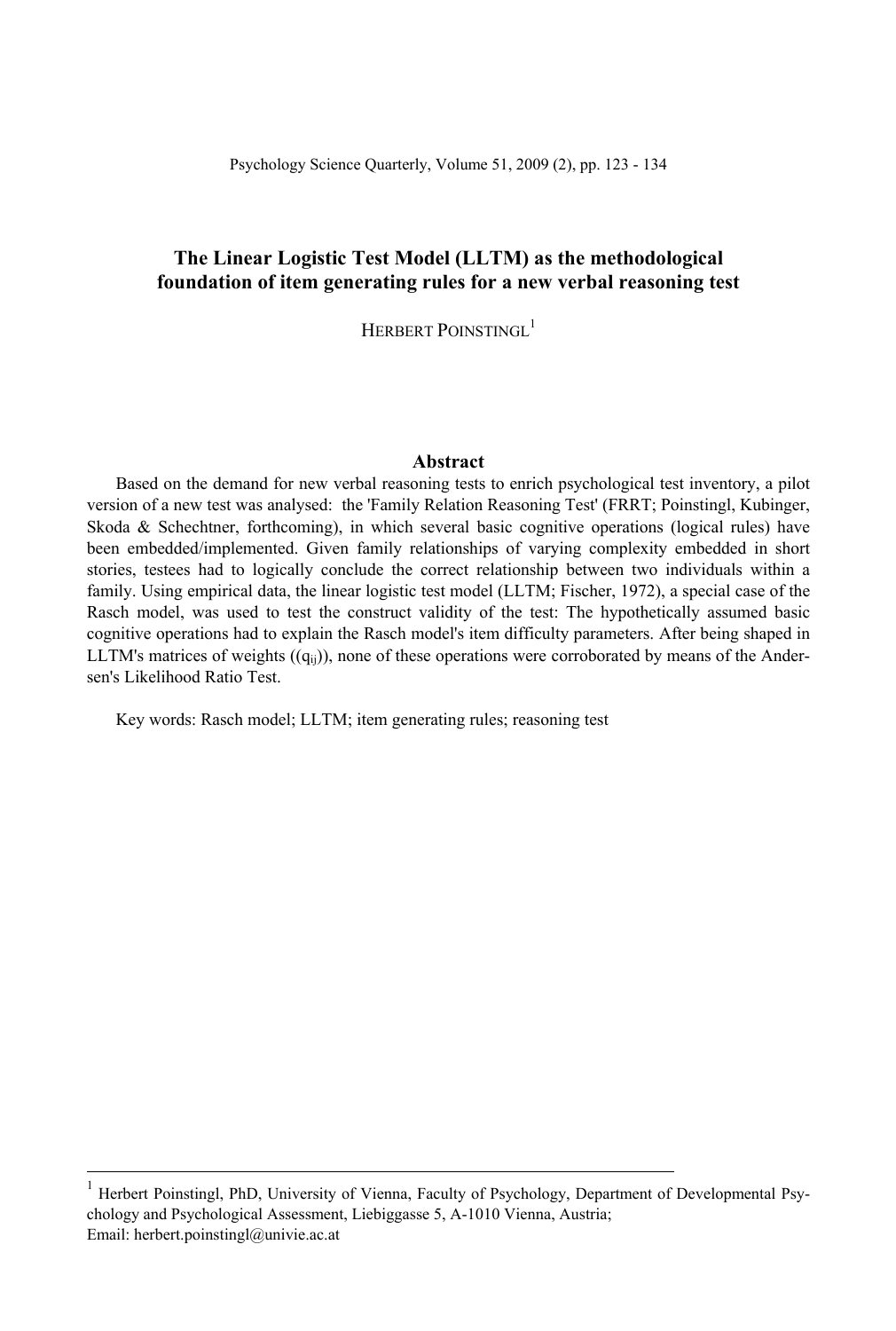### **Introduction**

A new kind of lexical reasoning test which was conceptualized more intuitively than on a theoretical basis is employed to analyse and finally establish item generating processes. For this reason, the Linear Logistic Test Model (LLTM; Fischer 1972) was used. For instance, Kubinger (2008) aimed at a revival of this model and revealed some applications of the LLTM, including test construction using item generating rules. In this study, the Linear Logistic Test Model is the method chosen to detect artefacts in the item construction process and to check if the FRRT is an appropriate procedure for measuring 'verbal reasoning'.

This assumes that the item parameters of the Rasch model (RM; Rasch, 1960) can be decomposed into a weighted sum of additive 'basic parameters'  $\eta_i$  plus a normalization constant c. The weights must not be random variables und have to be determined before parameter estimation. The purpose of the LLTM was to analyze change under different conditions and to describe item difficulty in terms of rules and basic cognitive operations of the item material.

$$
P(+|\xi_{\rm v};\sigma_i) = \sum_{j}^{p} q_{ij} \eta_j = \frac{\exp(\xi_{\rm v} - \sum_{j}^{p} q_{ij} \eta_j)}{1 + \exp(\xi_{\rm v} - \sum_{j}^{p} q_{ij} \eta_j)}
$$
(1)

Conditional maximum likelihood estimation procedures are available for both the parameters  $\sigma_i$  in the Rasch model and the parameters  $\eta_i$  in the LLTM. Similarly, model checks like Andersen's Likelihood Ratio Test can also be applied to the LLTM. Based on the basic cognitive components that may be detected, a theoretically infinite number of items may be constructed. With our aim of disclosing or rather hypothesizing item generating rules, the rows of the LLTM's matrix of weights  $((q_{ii}))$  thus consisted of basic cognitive operations and the columns consisted of the generated items.

#### **The construction of the FRRT**

The design of the FRRT is rather simple. The examinee/testee has to read a short story consisting of relationships between several family members and to find the correct relationship between two distinct members of the family; the solution is hidden in a large number of choices.

For example: "Bill is the father of Mary und Susan. Cathy is the daughter of Susan. What is the relationship between Bill and Cathy?" In this simple example the solution is 'grandfather'.

The items of the FRRT were composed using only two construction rules. The first rule is called 'complexity of family relationships' and distinguishes between four groups. Group 1 is called 'nuclear family'. Examples are 'father', 'mother', 'brother', 'sister', and so on. Group 2 concerns a 'relation in the second degree'. Representatives of this kind are 'uncle', 'cousin', 'aunt', and so an. In Group 3, family members were extended by in-laws, such as 'brother-inlaw' and 'sister-in-law'. Group 4 is called 'patchwork family'. Representatives of this group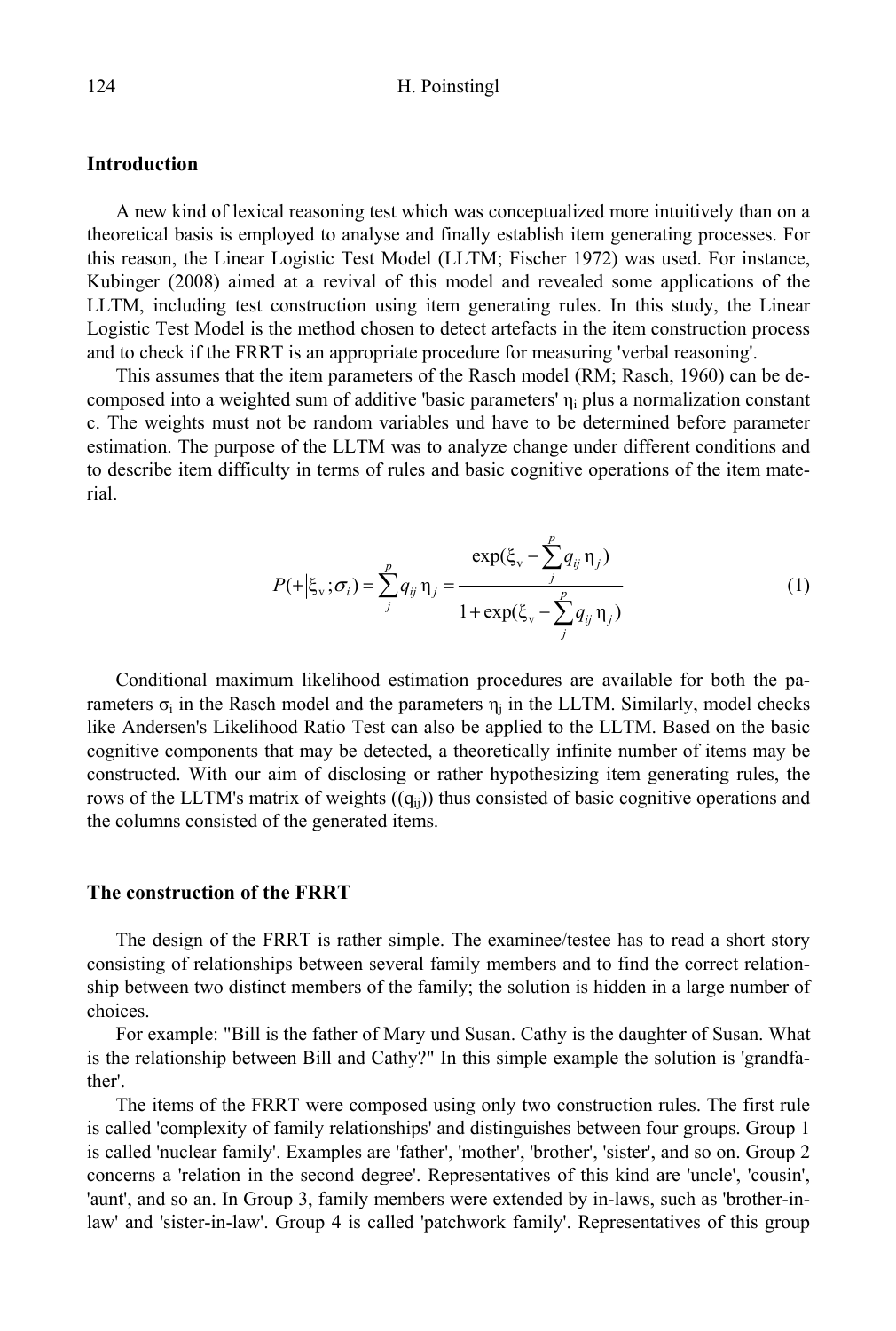are 'stepfather' and 'stepbrother'. As mentioned above, the item difficulty is most likely determined to some extent by the group membership of the solution. It is assumed that relationships from Group 2 are more difficult to name than relationships from Group 1. Solutions from Group 3 are more demanding than solutions from Group 2. And the most sophisticated relationships can be found in Group 4, the group of the in-laws.

The second rule to denote the item difficulty is called 'total number of relations used in the item'. Theoretically, items can be constructed by the application of these item generating rules. A number of items were created for different levels of difficulty. All in all, roughly 100 items were generated.

#### **Examples of the FRRT**

Easy item: Kurt's son, Tobias, has a son. What is the relationship between this son and Kurt? (Answer: grandson)

Difficult item: Angela has only one cousin called Rafaela. Rafaela is the daughter of Edith and Engelbert. Edith is the aunt of Angela und the sister of her father, Helmut. Edwin is Edith's husband. What is the relationship between Edwin and Helmut's niece? (Answer: stepfather)

**Figure 1:** Examples for different levels of difficulty

### **Method**

Since a fitting Rasch model is necessary in order to conduct LLTM analyses, the first step of analysis consisted of applying dichotomous Rasch model analyses. The basic equation of the Rasch model (cf. Kubinger, 2009) defines the probability that a test taker with ability parameter  $\xi$ , solves item i with the difficulty parameter  $\sigma$ . There are several feasible ways to test the fit of the Rasch model. In this article, the Likelihood Ratio Test (LRT, Andersen, 1973), the graphical model test (Rasch, 1960), and a Wald-type test (Glas & Verhelst, 1995) were the preferred methods for examining the psychometric qualities of the FRRT. All tests are supported by the software package 'extended Rasch modeling' (eRm, Mair & Hatzinger, 2007; see Poinstingl, Hatzinger & Mair, 2008). The LRT (cf. Kubinger, 1989) provides only an examination of the total data set; the Wald type-test was used for itemwise examination of the data (cf. Kubinger, 2005).

#### **Testing the psychometric qualities of the FRRT**

In a first sample (Skoda, 2005), (secondary school) students (n=264) were tested with the FRRT while no time limit was set. The four different test booklets consisting of overlapping link items were administered to four subgroups of students. Specifically, the fourth group was used to link the first three groups in order to assure comparability between the results of the subgroups. The age of the students varied from 14 years to 18 years. Missing values by design are handled by the software eRm (Mair & Hatzinger, 2007) selected for the Rasch model estimations in this study, and the few missing values caused by test takers were re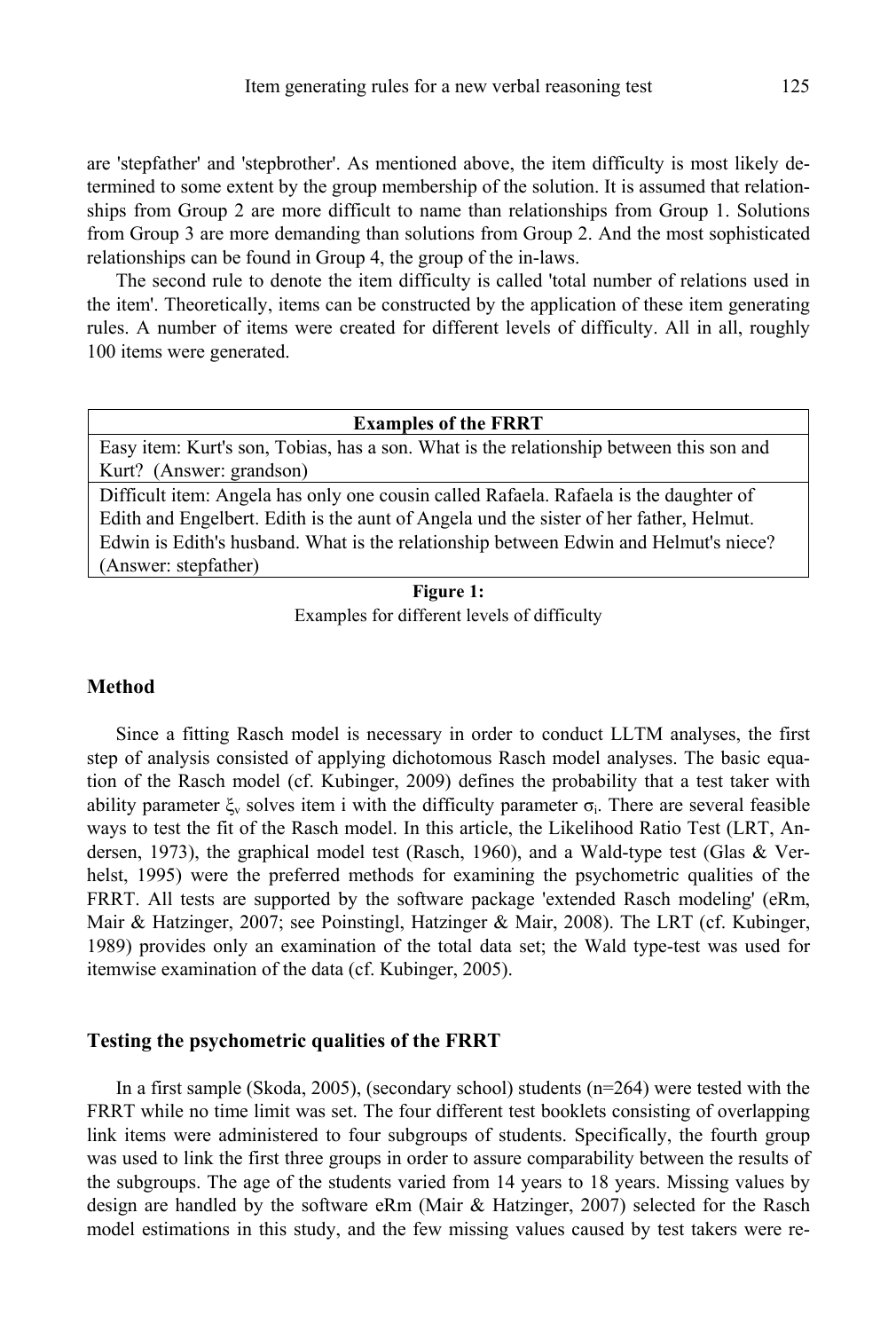corded as not solved. A second sample (Placek, 2005) provided a fifth group  $(n=134)$ , again with overlapping or linked items. This time, however, the early conclusion of testing due to an administrative time limit caused a high percentage of missing values for the items administered at the end of each booklet. Consequently, only the first 25 administered items could be used for research work, in order to ensure that there was no impact on items administered in the test situation with a time limit and that the two samples are comparable. The age of the students varied from 12 to 14 years.

As the validity of the Rasch model is a necessary condition for a fitting LLTM, the fit of the Rasch model was first tested. Applications of the Rasch model entailed the deletion of several items. Two split criteria (score, age) were used for Andersen's LRT (cf. Table 1). All in all, 49 (of the 100) items did not fit the Rasch model and had to be deleted. An examination of the content of these items did not reveal any obvious reason for their misfit. Another 4 items had to be eliminated because of erroneous item construction. All in all, 47 items remained in the item pool.

| <b>Likelihood Ratio Test</b> |        |    |                       |       |  |  |  |  |
|------------------------------|--------|----|-----------------------|-------|--|--|--|--|
| <b>Split criterion</b>       |        | df | $\chi$ krit (a = .05) |       |  |  |  |  |
| Score                        | 53.921 | 46 | 62.8296               | 0.106 |  |  |  |  |
| Sample                       | 17.219 | 19 | 30.14353              | 0.575 |  |  |  |  |
| Sex                          | 36.738 | 45 | 61.65623              | 0.805 |  |  |  |  |

**Table 1:**   $H<sub>0</sub>$ : 'The Rasch model is valid' holds in a data set with 47 items

All in all, a data set consisting of 398 testees and 47 items was used for further psychometric investigation.

#### **Construct validity of the collected data set**

The basic cognitive operations needed for testing the hypothesis about item generation and for checking the construct validity were determined using theoretical a priori assumptions and thorough item analyses. By shaping the assumed item generating rules in the LLTM's matrix of weights  $((q_{ii}))$ , hypotheses are specified in this data matrix as well; by examining the data with the LLTM, these hypotheses are tested. If the hypotheses concerning the item construction process result in a valid LLTM, then construct validity is assumed and the components determining the item difficulty are identified.

In this study, a close investigation of the items suggested a considerable number of basic item components. These components are listed in Table 2.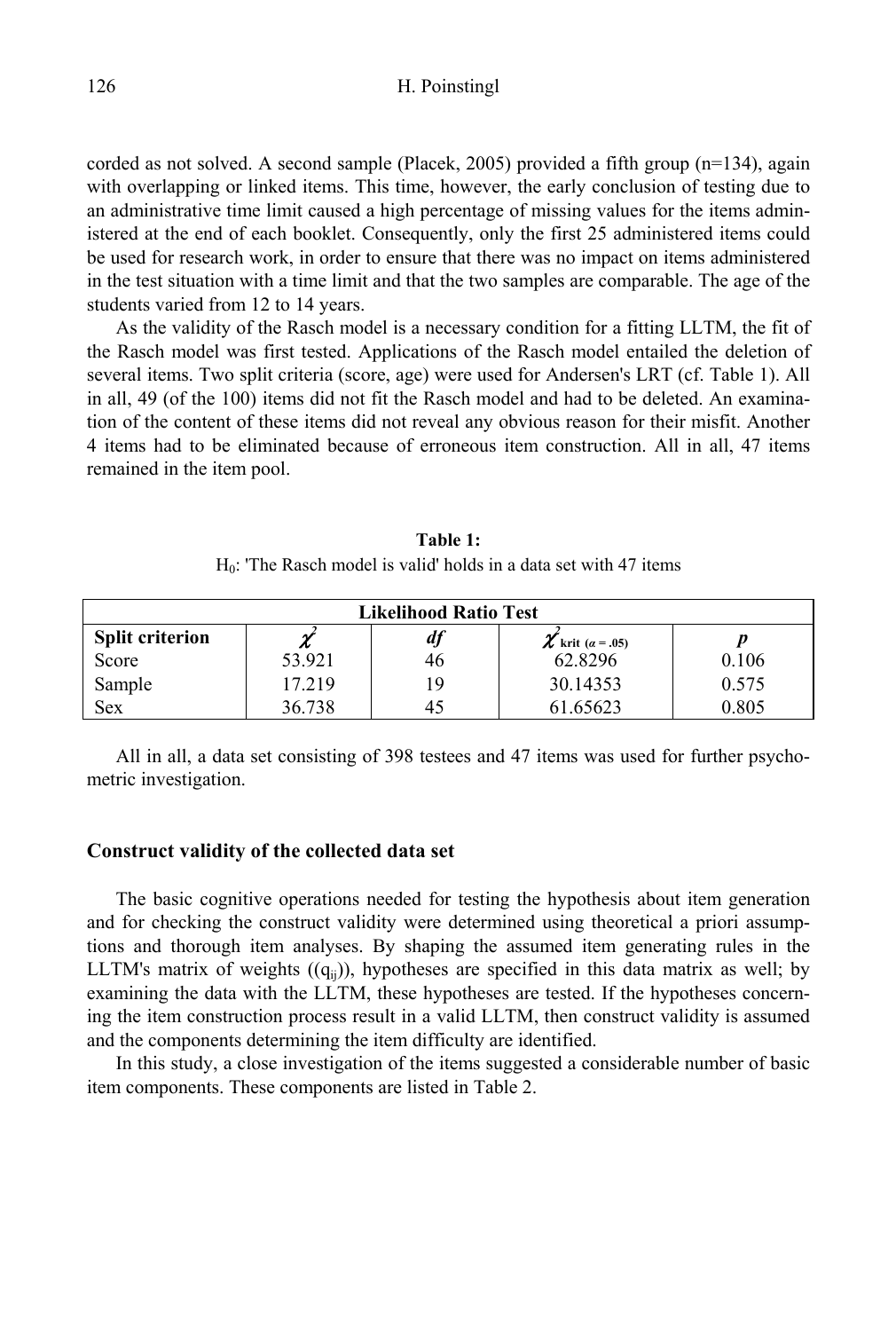**Table 2:**  Basic item components modelled in LLTM's matrices of weights  $((q_{ij}))$ 

| Nr             | <b>Basic item component</b> | <b>Description</b>                                     |
|----------------|-----------------------------|--------------------------------------------------------|
| 1              | Complexity of family        | All items of the FRRT were generated in an intuitive   |
|                | relations                   | process by applying the rules 'total number of         |
| $\overline{2}$ | Total number of relations   | relations in the item" and 'degree of complexity of    |
|                |                             | the family relations'.                                 |
| $\overline{3}$ | Position effects            | The position of an item in the test (beginning,        |
|                |                             | middle, end) could lead to position effects like       |
|                |                             | fatigue and learning.                                  |
| $\overline{4}$ | Number of names used in     | It is assumed that the occurrence of many names        |
|                | the item                    | indicates a large number of relations or a high        |
|                |                             | complexity of the relations in the items. This is      |
|                |                             | assumed to influence reasoning ability and working     |
|                |                             | memory load.                                           |
| 5              | Number of words used in     | A long story text increases the item difficulty by     |
|                | the item                    | increasing memory load.                                |
| 6              | Number of characters in     | A high number of characters indicates a long story     |
|                | the item                    | text and a high memory load.                           |
| $\overline{7}$ | Number of relations         | The total number of relations equals the number of     |
|                | needed to solve the item    | relations needed to solve the item plus the number of  |
|                |                             | unnecessarily mentioned relations. This means that     |
|                |                             | the number of needed relations is the number of        |
|                |                             | unnecessary relations subtracted from the total        |
|                |                             | number of relations. Unnecessary relations are not     |
|                |                             | needed in the item solving process and only distract   |
|                |                             | the test person. The difference between the number     |
|                |                             | of needed relations and the total number of relations  |
|                |                             | is quite large in some items.                          |
|                |                             |                                                        |
| 8              | Difference 'total number    | This component is dependent on the number of           |
|                | of relations in the item' - | needed relations (7) and the total number of relations |
|                | 'number of items needed     | $(2)$ in the item.                                     |
|                | for solving'                |                                                        |

Since it was assumed that all items consist of the basic components denoted above, the postulated basic components were used to check the construct validity of the FRRT-items. Once again, the conditional Likelihood Ratio Test was used to test for fit

$$
-2\left(\ln L_{LLTM} - \ln L_{RM}\right) \approx \chi^2 \tag{3}
$$

with *df* as the number of linear independent columns in LLTM's matrices of weights  $((q_{ii}))$ (see Kubinger, 2008). The second method used to check the fit of the LLTM was the graphical goodness-of-fit test (cf. Kubinger, 2005).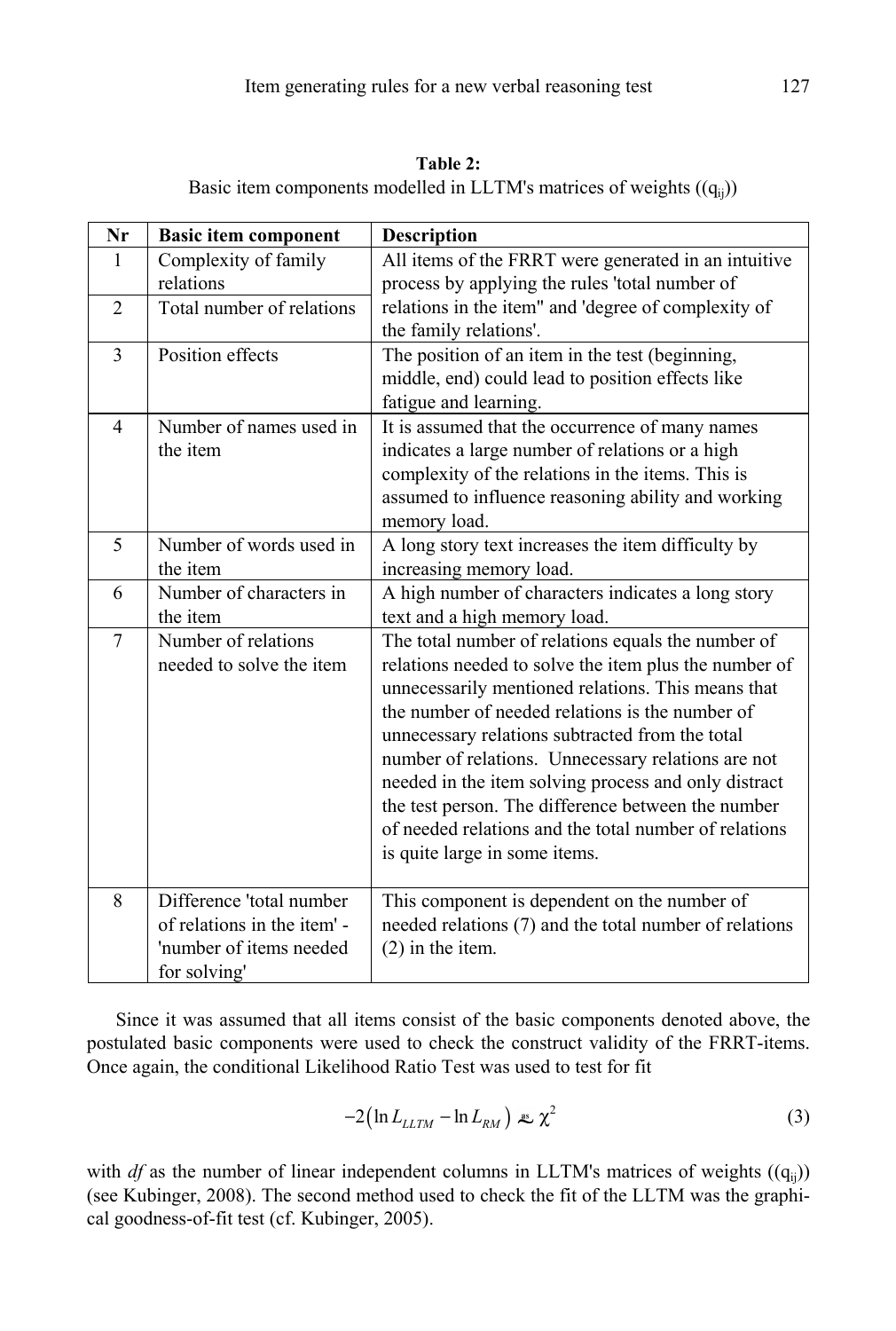#### **Checking the construct validity with LLTM's matrix of weights ((qij))**

Two approaches are presented in order to demonstrate the examination of the construct validity. In Approach 1, the original item generating rules were used to design the LLTM's matrix of weights  $((q_{ii}))$ . In Approach 2, a promising combination of item generating rules was used to check the construct validity.

Figure 2 shows the structure of the tested LLTM's matrices of weights  $((q_{ii}))$ . The rows denote the structure matrices and the columns denote the basic components of the structure matrices. All in all, a number of LLTM's matrices of weights  $((q_{ii}))$  were designed in order to examine the construct validity. Some of the LLTM's matrices of weights  $((q_{ii}))$  caused difficulties by becoming singular. Since singularity is a sign of dependence in a matrix, a simple solution is impossible and the singular matrices had to be discarded from further computations. The singularity of the structure matrices was facilitated by their dichotomy. In general, LLTM's matrices of weights  $((q_{ii}))$  can be constructed using all possible numbers, including fractions, but in this case only dichotomous values were assigned to the structure matrices. The dichotomy in the matrix of weights  $((q_{ii}))$  (Table 3) can be exemplarily described by the basic component "number of names". In this example a left column consisting of "1" denotes that only few names occur in the items (e.g. Item 1) and a "1" in the right column denotes that many names are included in the item (e.g. Item 47).

In Figure 2  $q_{1ii}$  (Approach 1),  $q_{8ii}$  (Approach 2) are the names of the LLTM's matrix of weights  $((q<sub>ii</sub>))$  in the rows; the columns represent the basic components (black denotes 'rule is applied', white denotes 'rule is not applied').



**Figure 2:**

Structure of the dichotomous LLTM's matrix of weights  $((q_{ii}))$  used for examining construct validity of the FRRT

# *Approach 1: an examination of the construct validity using LLTM's matrix of weights*   $((q_{1ii}))$

Since the basic operations 'number of relations' and 'complexity of family relations' were used in the FRRT for item construction, these rules were modelled in the LLTM's matrix of weights  $((q_{1ii}))$  in order to estimate a LLTM. Afterwards, the estimated basis parameters were used to predict the item parameters in order to obtain the model fit for the data sets. A first feasibility check for the data set is the graphical model check, where the rescaled item parameters of the LLTM are plotted against the item parameter estimates of the Rasch model. In Figure 3, the rather poor result of the graphical model check is presented. A second feasibility check is the Likelihood Ratio Test, where the validity of the linear decompo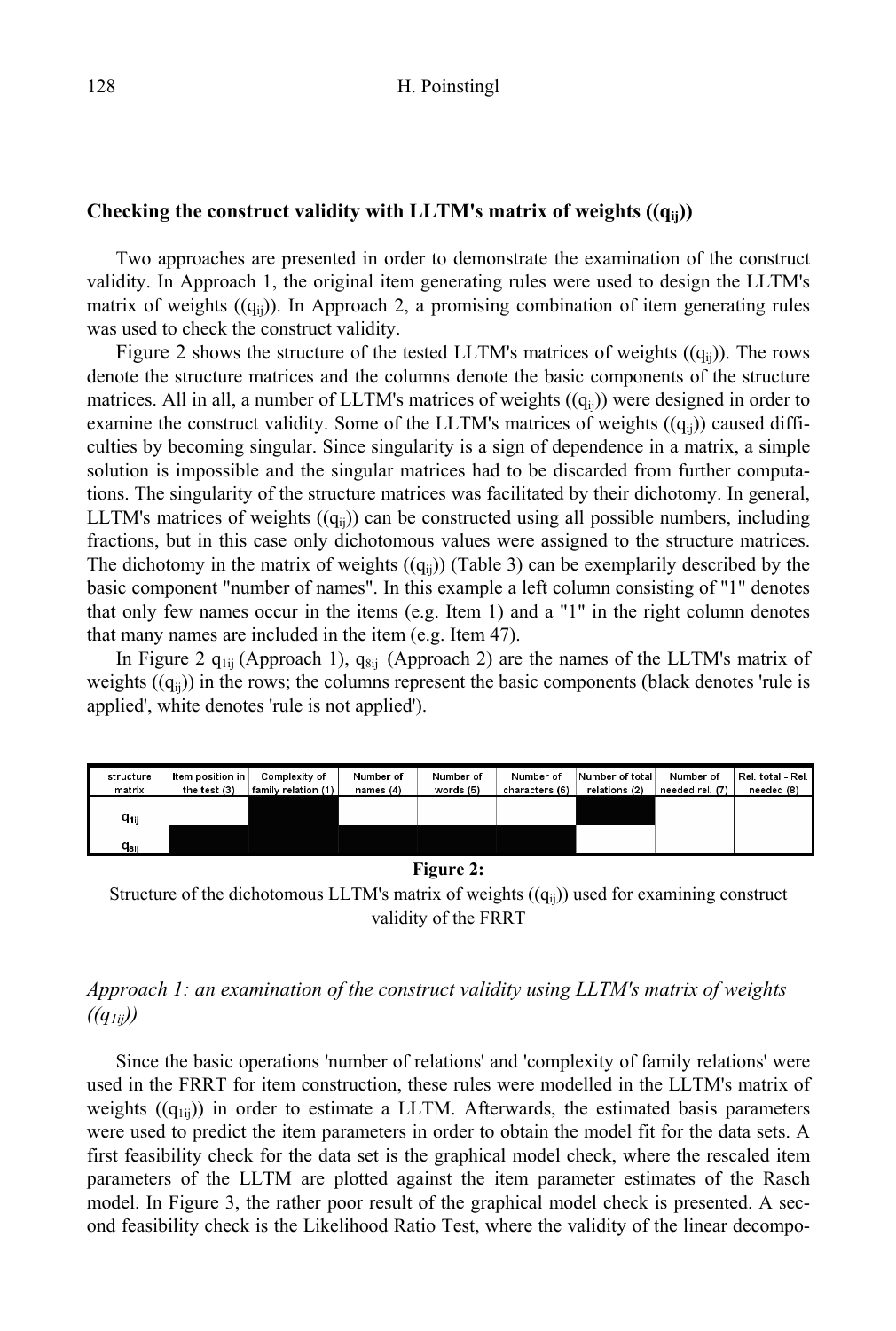sition of the LLTM is tested. The results (Table 4) denote a significant  $\chi^2$ -value. In conclusion, the hypothesis that the items were constructed by the exertion of the original two rules had to be discarded. The results showed that the two originally applied item generating rules were not reflected in the data and that construct validity was clearly not given under the assumption that the original item construction rules were used in the FRRT.

## **Table 3:**

The original item generating rules "Complexity of family relations" and "Number of relations" modelled by LLTM's matrix of weights  $((q_{1ii}))$ 

| item         |                                        | <b>Complexity of</b><br>family relations |                |   | Number of<br>relations | item |          | <b>Complexity of</b><br>family relations | Number of<br>relations |   |              |
|--------------|----------------------------------------|------------------------------------------|----------------|---|------------------------|------|----------|------------------------------------------|------------------------|---|--------------|
| 1            | 1                                      | 0                                        | n.             | 1 | 0                      | 25   | 0        | 1                                        | 0                      | 0 | 1            |
| $\mathbf{2}$ | 1                                      | 0                                        | 0              | 1 | 0                      | 26   | $\Omega$ | 0                                        | 1                      | 0 | $\mathbf{1}$ |
| 3            | 1                                      | n.                                       | 0              | 1 | 0                      | 27   | 0        | 0                                        | 1                      | 0 | $\mathbf{1}$ |
| 4            | 1                                      | 0                                        | 0              | 1 | 0                      | 28   | 0        | 0                                        | 1                      | 0 | 0            |
| 5            | 1                                      | 0                                        | 0              | 1 | 0                      | 29   | 0        | 0                                        | 1                      | 0 | 0            |
| 6            | 1                                      | 0                                        | 0              | 1 | 0                      | 30   | n        | 0                                        | $\mathbf{1}$           | 0 | 0            |
| 7            | 1                                      | 0                                        | 0              | 1 | 0                      | 31   | 0        | 0                                        | 1                      | 0 | 0            |
| 8            | 1                                      | 0                                        | 0              | 1 | 0                      | 32   | Ω        | 0                                        | 1                      | 0 | 0            |
| 9            | 1                                      | 0                                        | 0              | 0 | 1                      | 33   | 0        | 0                                        | 1                      | 0 | $\mathbf{1}$ |
| 10           | $\begin{array}{c} \n\end{array}$       | 1                                        | 0              | 1 | 0                      | 34   | 0        | 0                                        | 1                      | 0 | $\mathbf{1}$ |
| 11           | $\Omega$                               | 1                                        | Ū.             | 0 | 1                      | 35   | $\Omega$ | $\Box$                                   | 1                      | 0 | 0            |
| 12           | 0                                      | 1                                        | 0              | 0 | 1                      | 36   | 0        | 0                                        | 1                      | 0 | $\mathbf{1}$ |
| 13           | 0                                      | 1                                        | 0              | 0 | 1                      | 37   | 0        | 0                                        | 1                      | 0 | 0            |
| 14           | 0                                      | 1                                        | 0              | 0 | 1                      | 38   | $\Box$   | $\Box$                                   | 0                      | 0 | 0            |
| 15           | 0                                      | 1                                        | 0              | 0 | 1                      | 39   | $\Box$   | $\Box$                                   | 0                      | 0 | 0            |
| 16           | 0                                      | 1                                        | 0              | 1 | 0                      | 40   | 0        | 0                                        | 0                      | 0 | 0            |
| 17           | $\begin{array}{c} \square \end{array}$ | 1                                        | 0              | 0 | 1                      | 41   | $\Box$   | $\Box$                                   | 0                      | 0 | 0            |
| 18           | $\overline{0}$                         | 1                                        | 0              | 0 | 1                      | 42   | 0        | 0                                        | 0                      | 0 | 0            |
| 19           | 0                                      | 1                                        | 0              | 0 | 1                      | 43   | 0        | 0                                        | 0                      | 0 | 0            |
| 20           | 0                                      | 1                                        | 0              | 1 | 0                      | 44   | 0        | 0                                        | 0                      | 0 | 0            |
| 21           | 0                                      | 1                                        | 0              | 0 | 1                      | 45   | Ω        | 0                                        | 0                      | 0 | 0            |
| 22           | 0                                      | 1                                        | 0              | 0 | 1                      | 46   | 0        | 0                                        | 0                      | 0 | $\mathbf{1}$ |
| 23           | $\Box$                                 | 1                                        | 0              | 1 | 0                      | 47   | $\Box$   | O                                        | 0                      | 0 | 0            |
| 24           | $\overline{0}$                         | 1                                        | $\overline{0}$ | 0 | 1                      |      |          |                                          |                        |   |              |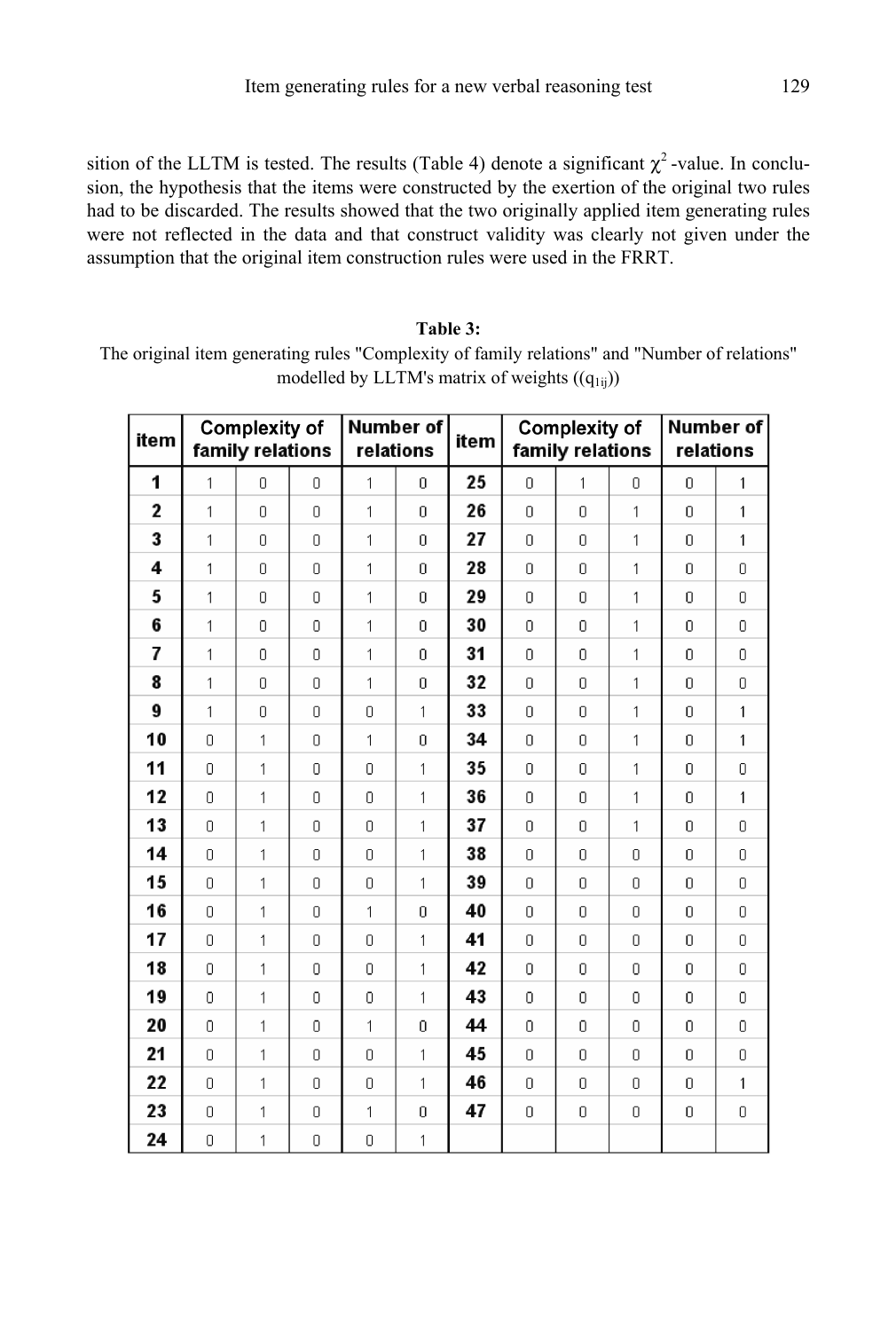**Table 4:**  Results using LLTM's matrix of weights  $((q_{1ij}))$ 





Graphical model check using LLTM's matrix of weights  $((q_{1ii}))$ 

# *Approach 2: an examination of the construct validity using LLTM's matrix of weights*   $((q_{8ii}))$

After the disappointing results of the first approach, further structure matrices were applied to test hypotheses about the basic cognitive operations of FRRT-items in order to find adequate item construction rules. To find hypothesized basic components by means of the LLTM, a stepwise item component elimination process was used. First the LLTM's matrix of weights  $((q_{ii})$  with the highest complexity was analysed, then the matrix with the second highest complexity was used and so on. In this second approach, a LLTM's matrix of weights  $((q_{ii}))$  called  $q_{8ii}$  (Table 5) was finally found.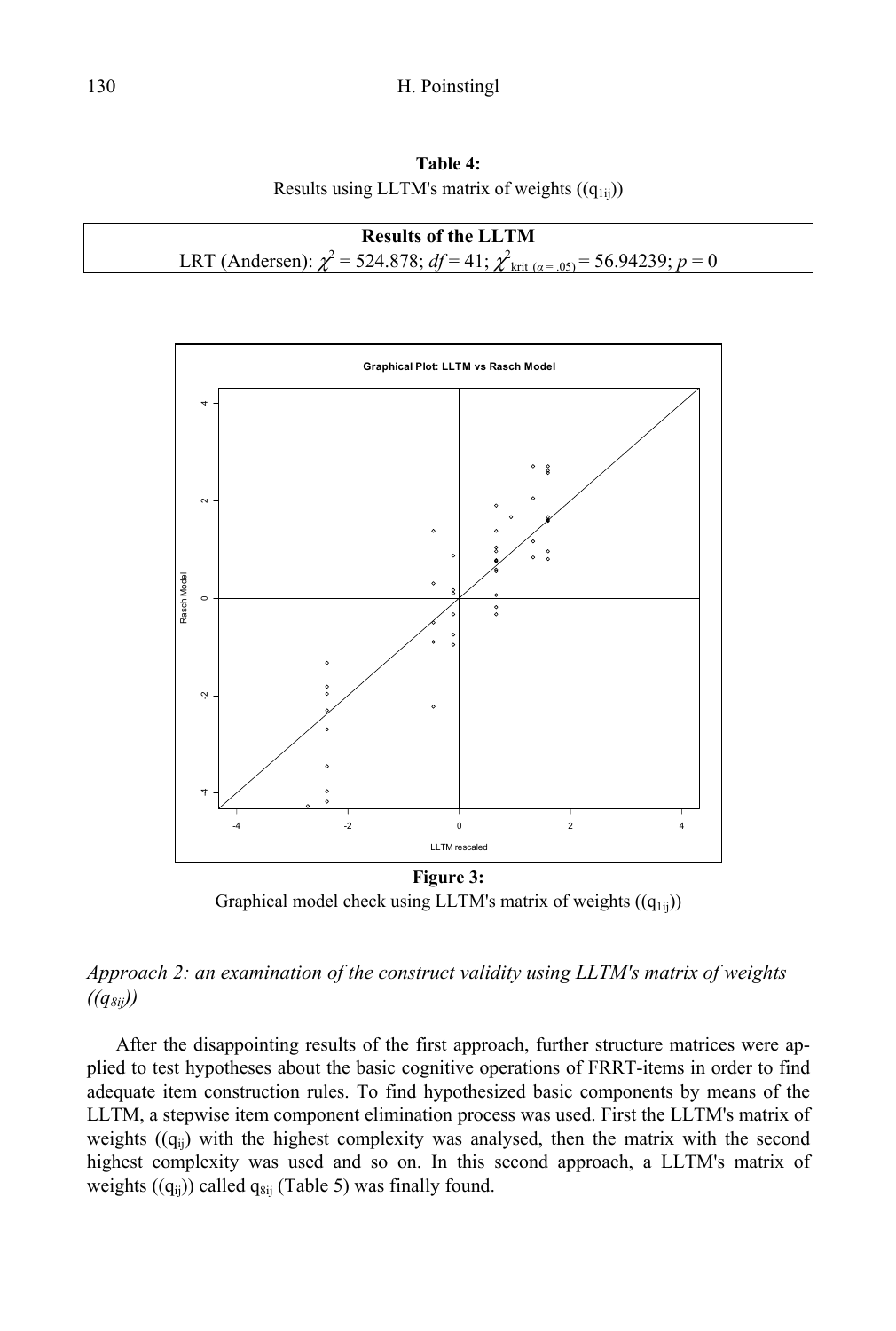|              |             |                                  |          |         |            | <b>Complexity of family</b> |          | <b>Number of</b> |                 |         |                                |          |
|--------------|-------------|----------------------------------|----------|---------|------------|-----------------------------|----------|------------------|-----------------|---------|--------------------------------|----------|
| ltem         |             | Position of the item in the test |          |         |            | relation                    |          | names            | Number of words |         | <b>Number of</b><br>characters |          |
|              |             |                                  |          |         |            |                             |          |                  |                 |         |                                |          |
| ı            |             | 0                                | 0        | 0       |            | $\circ$                     | $\circ$  |                  |                 | 0       |                                | 0        |
| $\mathbf 2$  |             | 0                                | $\circ$  | $\circ$ |            | $\circ$                     | 0        |                  |                 | $\circ$ |                                | 0        |
| 3            |             | $\circ$                          | $\circ$  | $\circ$ |            | $\circ$                     | $\circ$  |                  |                 | $\circ$ |                                | 0        |
| $\mathbf{1}$ | $\Omega$    |                                  | $\Omega$ | 0       | 0          | ۶                           | 0        |                  |                 | $\circ$ |                                | 0        |
| 12           | $\circ$     |                                  | 0        | 0       | 0          |                             | 0        |                  |                 | 0       | 0                              |          |
| 13           | $\circ$     |                                  | $\circ$  | $\circ$ | $\Omega$   |                             | $\circ$  |                  | $\circ$         |         | $\circ$                        |          |
| 28           | $\circ$     | 0                                |          | 0       | $\Omega$   | $\Omega$                    |          |                  | $\circ$         |         | $\Omega$                       | $\circ$  |
| 29           | $\Omega$    | $\circ$                          |          | 0       | $\Omega$   | $\circ$                     |          |                  | $\circ$         |         | $\Omega$                       |          |
| 30           | $\Omega$    | 0                                |          | 0       | $^{\circ}$ | $\Omega$                    |          |                  | 0               |         | 0                              |          |
| 31           | $^{\circ}$  | 0                                | 0        |         | $\circ$    | $\circ$                     |          |                  | 0               |         | 0                              |          |
| 32           | $\mathbf 0$ | 0                                | $\Omega$ |         | $\Omega$   | $\circ$                     | 1        |                  | 0               |         | 0.                             |          |
| 33           | $\circ$     | 0                                | $\circ$  |         | 0          | $\circ$                     |          |                  | 0               |         | 0                              | 0        |
| 45           | $\Omega$    | 0                                | $\Omega$ | 0.      | 0.         | $\circ$                     | $\circ$  | 0                | $\circ$         |         | 0.                             |          |
| 46           | 0           | 0                                | $\circ$  | 0       | 0          | $\circ$                     | 0        |                  | 0               |         | 0                              | 0        |
| 47           | n.          | 0                                | 0        | 0       | $\Omega$   | O.                          | $\Omega$ |                  | $\Omega$        |         | $\Omega$                       | $\Omega$ |

**Table 5:** 

LLTM's matrix of weights  $((q8_{ii}))$  consisting of logical rules for each of the 5 subgroups

The complexity of the LLTM's matrix of weights  $((q_{ij}))$   $q_{8ij}$  has grown and the matrix consists of the following basic components: complexity of family relations, item position effects, number of names used in the item, number of words used in the item, number of characters in the item. The 'number of relations', one of the original rules, was not included in this approach. In Figure 4, the LLTM-predicted (rescaled) item parameters were again



Graphical model check using LLTM's matrix of weights  $((q_{8ij}))$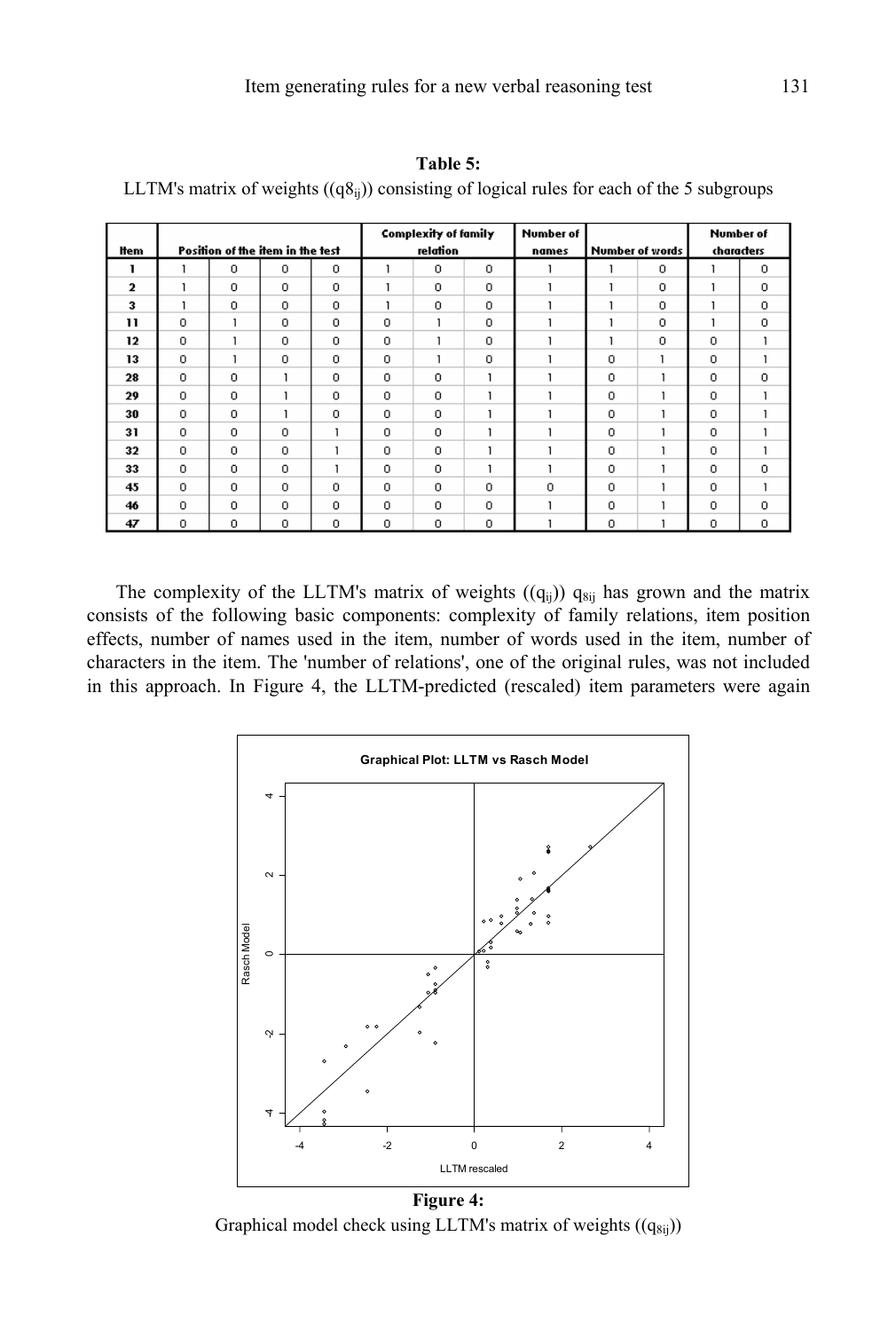plotted against the estimated item parameters of the RM. Most data points (LLTM rescaled, RM) do not hit the 45° line and some points are far away from this line, but all in all the results look far more attractive than the graphical model test in Approach 1.

Checking the construct validity using the LRT (Table 6) again led to a significant result and the hypothesis of a valid LLTM had to be discarded; the LRT value of Approach 2 is considerably lower, but not significantly lower than the value in Approach 1. According to Kubinger (1979), a lack of fit can be explained by a very high complexity of the applied logical item generating rules or by the fact that the LRT is too sensitive. The results are on the one hand disappointing, but on the other hand the results are much better than those of the LRT in Approach 1. All in all, the LLTM's matrix of weights  $((q_{ii}))$   $q_{8ii}$  does not fit the Rasch model. But the results in Approach 2 are quite promising and provide information for the construction of a LLTM's matrix of weights  $((q_{ii}))$  consisting of valid item generating rules.

**Table 6:**  Results of the LLTM using LLTM's matrix of weights  $((q_{8ii}))$ 

| <b>Results of the LLTM</b>                                                                                        |
|-------------------------------------------------------------------------------------------------------------------|
| Likelihood Ratio Test: $\chi^2$ = 265.2779; $df$ = 34; $\chi^2_{\text{krit } (\alpha = .05)}$ = 48.60237; $p = 0$ |

## **Discussion**

The first attempt to construct this new kind of test was rather explorative and the construction of the items rather informal and intuitive. Nevertheless, it was shown that the Rasch model holds under certain conditions. Despite the fact that the LLTM gives some information about applied logical rules, many additional assumptions arose. There is no clear conjecture as to which combination of hypothetically assumed basic cognitive operations was implicitly used in the item construction process. There were several reasons why the Rasch model might hold only after excluding so many items. The multiple-choice format with a high number of choices may have caused confusion among the test persons. Grammar, style and vocabulary of the short stories can affect item difficulty, but these are difficult to detect. Other reasons for the lack of validity of the LLTM may be found in the item construction process. Some items assumed to be difficult can be solved by reading only the last sentence in the story. If an examinee is clever enough to discover this concept, then these items can be solved easily.

As mentioned before, the Likelihood Ratio Test is a sensitive test statistic especially if it is used for LLTM analyses. The results in the second approach are quite promising and can give us information about which logical rules were applied in the item construction process. Similarly, the Graphical Goodness-of-fit Test is quite promising (the items show a more or less LLTM-fitting behaviour). Although none of these rules could be corroborated by means of the Likelihood Ratio Test after being modelled in LLTM's matrices of weights  $((q_{ii}))$ , the presented approach may nevertheless be valuable, because it was possible to start a psychometric investigation of the components influencing the item difficulties. Additionally, the investigation of hypothesized basic operations indicates which rules might have an impact on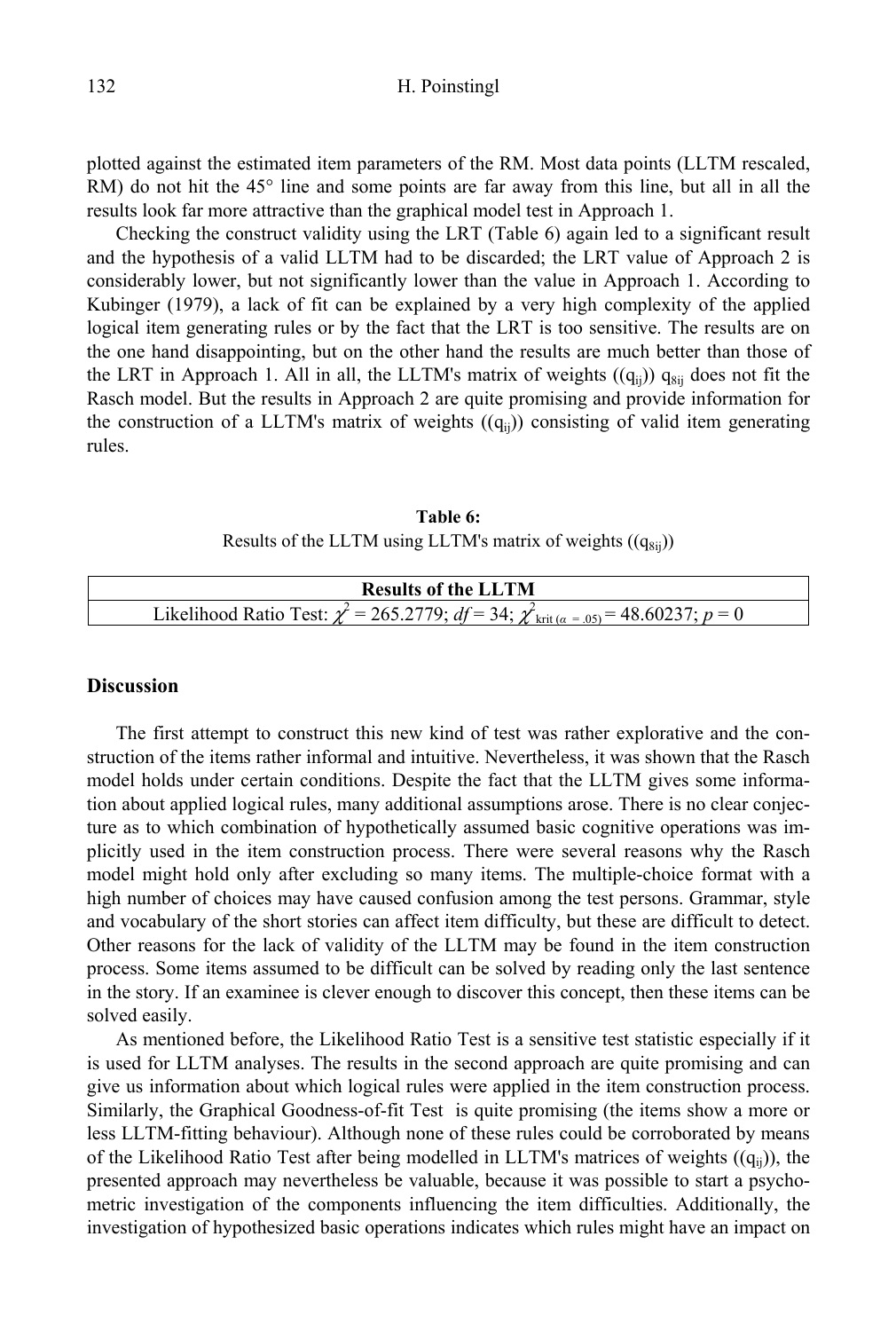the item difficulties. Comparing two significant results of LLTM analyses is not a justified statistical method for corroborating hypotheses, but it showed utility in generating hypotheses about the operations used in the solution process and determining the item difficulties. In conclusion, the examination of construct validity by means of the LLTM gives useful information about the consistency of the LLTM's matrix of weights  $((q_{ii}))$  and therefore about the rules used in the item construction process. One can also take into consideration that the applied methods are valuable in indicating improvements of the item construction process for a future version of the FRRT.

### **Outlook**

After first analyses of the FRRT and the demanding examination concerning the psychometric qualities of the test, a second version of the FRRT was created. In a first step, simple item generating rules were constructed. Example: "A is the son of B and C. D is the sister of A. D is the  $\qquad$  of B." (Solution: D is the daughter of B). Through systematic variation of the item generating rules, an item universe containing all possible item combinations was created. In a further step, the items were adapted for presentation.

Example: Peter is the son of Cathy and Erik. Angie is the sister of Peter. Angie is the of Cathy.

Furthermore, the item difficulties were additionally varied by adding redundant information to the items. Through this procedure, the feasibility of creating parallel tests by drawing different samples from the item universe is given while the content validity of the parallel tests is ensured.

Most recently, an internet version of the test has been made available where different item response formats are administered. This means that the psychometric qualities can be investigated again with new data and with help of the valuable experiences gained in this study.

#### **References**

- Andersen, E.B. (1973). *Conditional interference and models for measuring.* Copenhagen: Mentalhygienjnisk Forskingsinstitut.
- Fischer, G.H. (1972). *Conditional maximum-likelihood estimations of item parameters for a linear logistic test model* (Research Bulletin 9). Vienna: University of Vienna, Psychological Institute.
- Glas, C.A.W, & Verhelst, N. (1995). Tests of Fit for Polytomous Rasch Models. In G.H. Fischer & I.W. Molenaar (Eds.), *Rasch Models: Foundations, Recent Developments, and Applications* (pp. 325-352). New York: Springer.
- Kubinger, K. D. (1979). Das Problemlöseverhalten bei der statistischen Auswertung psychologischer Experimente. Ein Beispiel hochschuldidaktischer Forschung [Problem solving behavior in the case of statistical analyses of psychological experiments. An example of research on universities didactics]. *Zeitschrift für Experimentelle und Angewandte Psychologie, 26*, 467- 495.
- Kubinger, K. D. (1989). Aktueller Stand und kritische Würdigung der Probabilistischen Testtheorie [Critical evaluation of latent trait theory]. In K. D. Kubinger (Ed.), *Moderne Testtheorie –*